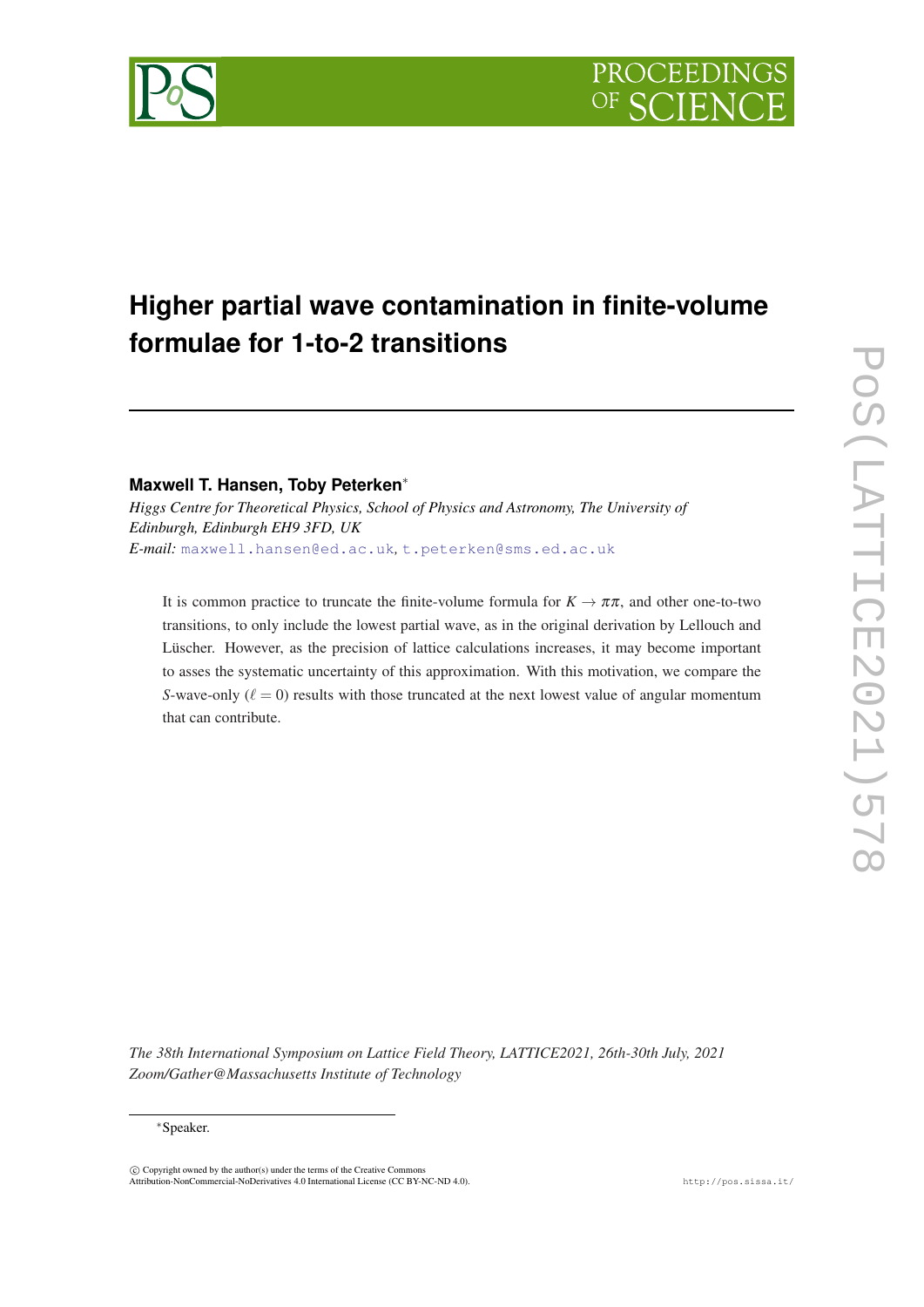### 1. Introduction

In the early 2000s, Lellouch and Lüscher derived a formalism to extract  $K \to \pi \pi$  decay amplitudes from finite-volume matrix elements calculable in lattice QCD [1]. This method has since been applied by the RBC-UKQCD collaboration (see e.g. refs. [2–4]) in a first-principles calculation of the  $K \to \pi \pi$  amplitudes with both allowed final states (isospin 0 and 2), leading to a first-principles understanding of the  $\Delta I = 1/2$  rule and a determination of the CP violating parameter  $\varepsilon'/\varepsilon$ .

The original derivation of Lellouch and Lüscher assumes vanishing spatial momentum in the finite-volume frame, and also that the effect of the  $\ell = 4$  (and higher) partial waves in  $\pi \pi \to \pi \pi$ scattering can be neglected. Even though the incoming kaon can only couple to an *S*-wave twopion final state, neglecting the  $\ell = 4$  component amounts to an approximation in the value of the conversion factor relating the finite-volume matrix element to the infinite-volume decay amplitude. In addition, the original derivation only applies when the  $\pi\pi$  finite-volume state, used to construct the matrix element, is sufficiently far below from the 9th state (8th excited state) of the system. Because the final-state energy must match the incoming kaon mass,  $m<sub>K</sub>$ , this translates to a constraint that the volume be sufficiently small for the 8th excited state to sit above  $m<sub>K</sub>$ . As described in ref. [1], the subtlety arises because the 8th excited state exhibits an accidental degeneracy that invalidates the original derivation, and as we show in this work, this is in fact closely tied to the role of angular-momentum truncation.

Subsequently, a series of publications has lifted these assumptions to provide a generic framework for extracting  $0 \stackrel{\mathscr{J}}{\rightarrow} 2$  and  $1 \stackrel{\mathscr{J}}{\rightarrow} 2$  transitions from finite-volume information [5–16]. The formalism at present holds for any number of two-particle channels,<sup>1</sup> including any desired angularmomentum truncation. The purpose of this work is to consider the effect of the  $\ell = 4$  partial wave in the original context of  $K \to \pi \pi$  decays. As computing power increases and lattice calculations become more precise, the contamination from  $\ell = 4$  could become relevant. Similarly, with lattice volumes as they are at present, the kaon mass is safely below the 8th energy level. But again, as computing resources increase and algorithms improve, there is potential for studies with lattice volumes large enough that accidentally degenerate states play a role.

This proceedings is organised as follows: Section [2](#page-2-0) recalls the original Lellouch-Lüscher for-malism. Section [3](#page-3-0) presents the generalization of ref. [1[4](#page-3-0)] in the context of  $K \to \pi \pi$ , and section 4 reviews an exercise, presented in the same reference, in which one truncates the general formalism at  $\ell = 0$  and recovers the Lellouch-Lüscher result. Then, in section [5](#page-4-0), we explicitly calculate the effect of the next lowest angular momentum state,  $\ell = 4$  for two pions with zero total momentum in a cubic, periodic finite volume. Finally, section [6](#page-5-0) considers the general formalism in the vicinity of the 9th energy level in which we find a qualitative difference between the  $\ell = 0$  and  $\ell = 4$  truncations. Details not included here, such as a detailed analysis of the results for physical scattering parameters and the role of different boundary conditions and non-zero spatial momentum, will be presented in the full manuscript, to appear.

<sup>&</sup>lt;sup>1</sup>Generalizations for transitions with three-particle final states have also been recently derived  $[17, 18]$ .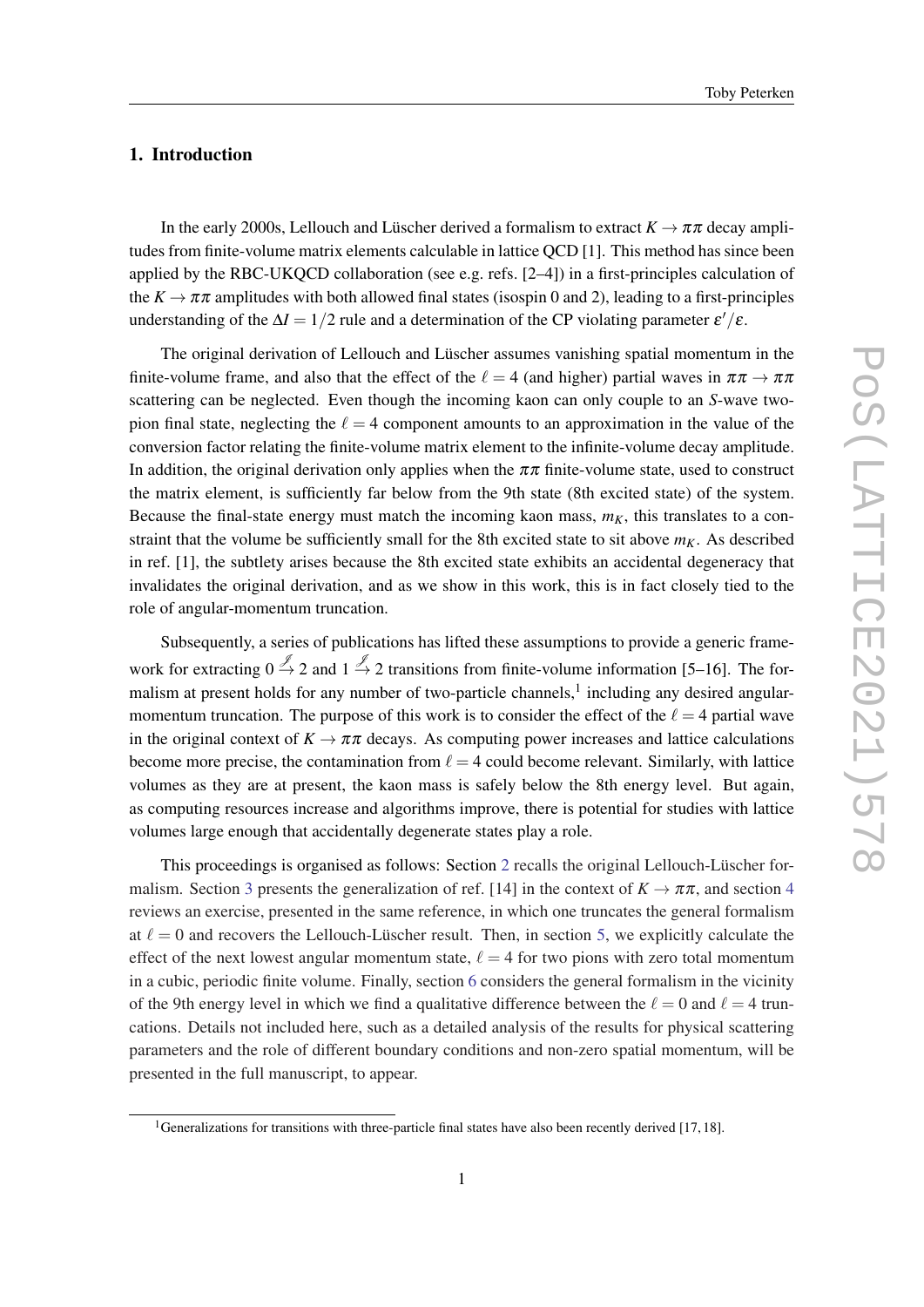#### <span id="page-2-0"></span>2. Recap of the Lellouch-Lüscher formalism

We denote the desired infinite-volume amplitude by  $A(E)$ :

$$
A(E) \equiv \langle \pi \pi, E | \mathcal{L}_W(0) | K \rangle, \qquad (2.1)
$$

where  $\mathcal{L}_W(0)$  is the Lagrangian density mediating the transition,  $\langle \pi \pi, E |$  is an infinite-volume, *S*wave, two-pion out-state with energy E and vanishing spatial momentum, and  $|K\rangle$  is a kaon state. Both incoming and outgoing states have the standard relativistic normalization. Here we include a slight extension relative to ref. [1] by allowing the final state energy to differ from the incoming kaon. Strictly this extension is also due to later work, in particular refs. [9, 14].

The finite-volume matrix element that can be extracted on the lattice is

$$
M_{n,L} = \langle \pi \pi, n, L | H_W | K, L \rangle, \qquad H_W = \int d^3x \, \mathscr{L}_W(x) = L^3 \mathscr{L}_W(0), \tag{2.2}
$$

where both incoming and outgoing states are normalised to unity and the last equality has used translation invariance to compute the integral. (This uses the fact that the operator is inserted between states with matching spatial momenta.) The relation connecting  $A(E)$  and  $M_{n,L}$  is [1]

$$
\left|A(E_n)\right|^2 = 8\pi \left\{ q\frac{\partial \phi}{\partial q} + p\frac{\partial \delta_0}{\partial p} \right\}_{p=p_n} \frac{m_K E^2}{p_n^3} |M_{n,L}|^2 \bigg|_{E=E_n},\tag{2.3}
$$

where *q* is the dimensionless version of the momentum *p*, defined as  $q = pL/(2\pi)$ , and  $p_n$  is the back-to-back pion momentum evaluated at a particular finite-volume energy, where the kinematic quantities are defined as

$$
p_n^2 = E_n^2/4 - m_\pi^2. \tag{2.4}
$$

Here  $\delta_0$  is the *S*-wave scattering phase shift for  $\pi\pi \to \pi\pi$  scattering and  $\phi$  is a known function that encodes the finite-volume effects and includes no dynamical information. (This function can be found in eq. (A.1) of appendix B of ref. [1] and is also defined in this work, implicitly, by combining eqs.  $(4.3)$  and  $(A.1)$ .)

In order to interpret this physically as a  $K \to \pi \pi$  decay, the finite-volume lattice energy used must coincide with the kaon mass,  $E_n = m_K$ . In fact this assumption was built in to the derivation of ref. [1] but subsequently relaxed so that one can extract  $A(E)$ , which is perfectly well-defined away from physical kinematics, from the lattice calculation. The original formalism makes a few additional assumptions:

- The total momentum of both the incoming kaon and the outgoing two-pion state is zero in the finite-volume frame,
- The scattering phase shift for  $\pi \pi \to \pi \pi$  is negligible for even partial waves  $\ell \geq 4$ ,
- $E_n$  is one of the 8 lowest finite-volume energy levels.

The rest of this proceedings looks at the result of relaxing the final two assumptions, while keeping the first in place. $2$ 

<sup>2</sup>The full paper, to appear, will also address the first assumption by considering the effect of non-zero spatial momenta in the finite-volume frame.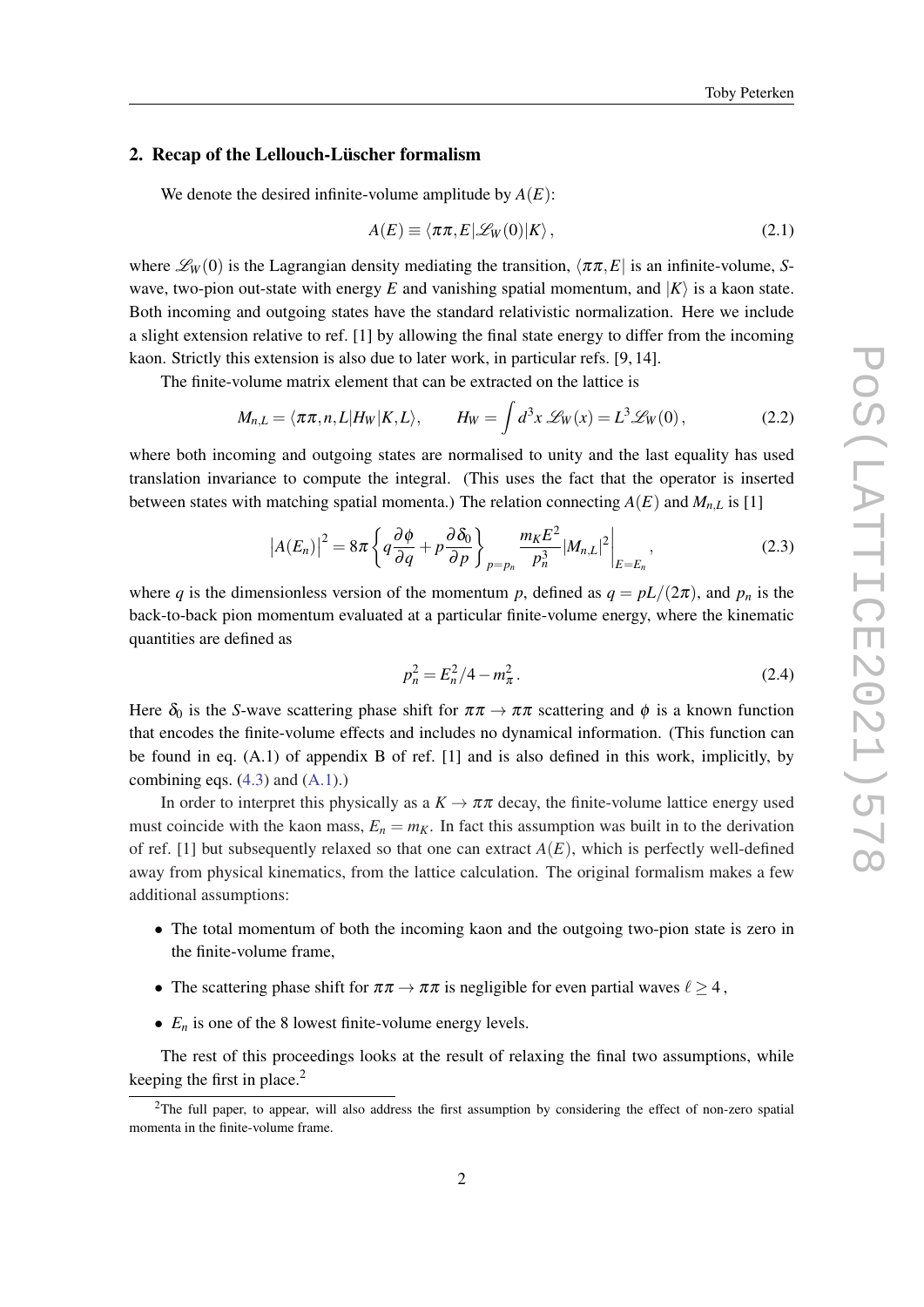## <span id="page-3-0"></span>3. The generalized  $1 \rightarrow 2$  formalism

Reference [14] provides a generalised  $1 \rightarrow 2$  formalism by relaxing all of the restrictions listed above and more. This allows one to extract  $1 \rightarrow 2$  transition amplitudes for systems with multiple coupled two-particle channels, any value of spatial momentum and, most importantly for this work, with any desired truncation in the angular momenta that contribute.

The formalism of ref. [14] is most conveniently discussed in terms of the K-matrix. Taking  $\delta_{\ell}(p)$ , the  $\pi \pi \to \pi \pi$  scattering phase in the  $\ell$ th partial wave, as a known entity, we define the K-matrix  $\mathscr K$  and a closely related object  $\widetilde{\mathscr K}$  as follows:

$$
\widetilde{\mathcal{H}}_{\ell'm',\ell m}(E) \equiv \delta_{\ell'\ell} \delta_{m'm} \frac{1}{p^{2\ell}} \mathcal{K}^{(\ell)}(E), \qquad \text{where} \qquad \mathcal{K}^{(\ell)}(E) = \frac{16\pi E}{p} \tan \delta_{\ell}(p). \tag{3.1}
$$

We then introduce the matrix

$$
\mathbb{M}(E,L) \equiv \widetilde{\mathcal{K}}(E) + \widetilde{F}(E,L)^{-1},\tag{3.2}
$$

where  $\tilde{F}$  is a known function that depends only on physical kinematics and the geometry of the finite volume. An explicit form is given in the appendix.

The matrix M serves two purposes. First, the condition that its determinant should vanish defines a quantisation condition equivalent to that of refs. [7, 19, 20]. That is, at fixed *L* and up to corrections falling as  $e^{-m\pi L}$ , the values of *E* satisfying

$$
\text{Det}[\mathbb{M}(E,L)] = \text{Det}\left[\widetilde{\mathcal{K}}(E) + \widetilde{F}(E,L)^{-1}\right] = 0,\tag{3.3}
$$

are the finite-volume energies  $E_n$  of the system. Second, the matrix allows one to give the updated formalism of ref. [14]. Focusing here on a single flavour channel of two identical scalars (i.p. two pions), the updated formalism for  $1 \rightarrow 2$  transitions is

$$
|A(E_n)|^2 = 2m_K \mathscr{C}(E_n, L) |M_{n,L}|^2,
$$
\n(3.4)

where

$$
\mathscr{C}(E,L) \equiv \frac{\cos^2 \delta_0(E)}{\text{Det}[\mathbb{M}][\mathbb{M}^{-1}]_{00}} \frac{\partial \text{ Det}[\mathbb{M}(E,L)]}{\partial E}.
$$
 (3.5)

The only difference between these expressions and the Lellouch-Lüscher result is the definition of the conversion factor  $\mathcal{C}(E,L)$ .

### 4. Contribution from  $\ell = 0$  scattering

In principle, M,  $\widetilde{\mathcal{K}}$  and  $\widetilde{F}$  are infinite-dimensional matrices and so they need to be truncated in some way. In this section we make the assumption that the  $\ell \geq 4$ ,  $\pi \pi \rightarrow \pi \pi$  partial waves are all negligible (formally we set these to be identically zero). The quality of this approximation is therefore dictated by the size of the  $\ell = 4$  partial wave. Truncating the matrices at  $\ell = 0$  we have

$$
\mathbb{M}(E,L) \equiv \mathcal{K}^{(0)}(E) + \widetilde{F}_{00}(E,L)^{-1},\tag{4.1}
$$

$$
\mathscr{C}(E_n, L) = \left[\cos^2 \delta_0(E)\right] \frac{\partial}{\partial E} \left[\widetilde{F}_{00}(E, L)^{-1} + \mathscr{K}^{(0)}(E)\right] \Big|_{E=E_n(L)}.
$$
\n(4.2)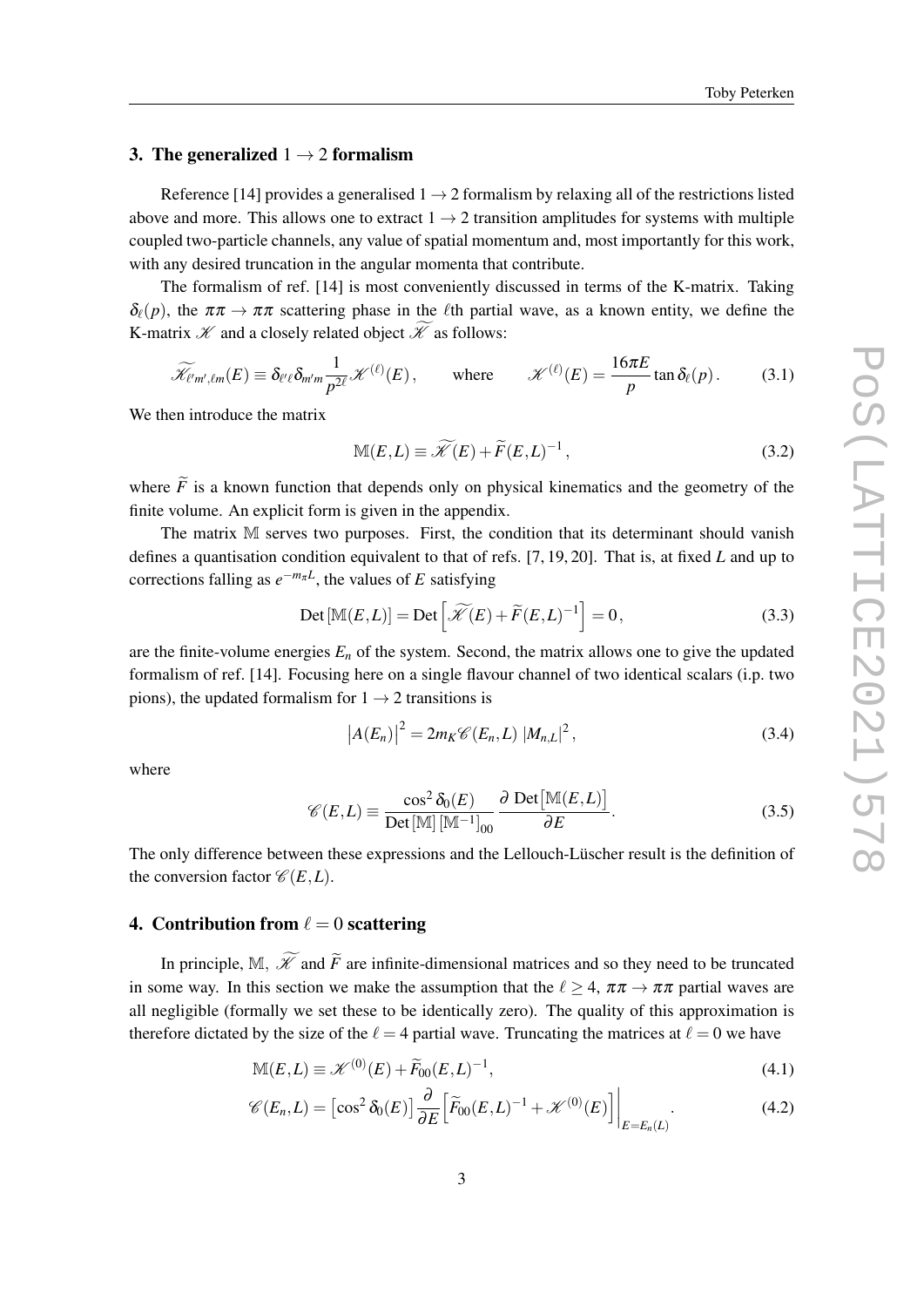<span id="page-4-0"></span>We can see at this stage that the K-matrix takes the place of the scattering phase shift and  $\tilde{F}$  takes the place of the function  $\phi$ . This is made precise through the relations

$$
\widetilde{F}_{00,00}(E,L)^{-1} \equiv \frac{16\pi E}{p} \tan \phi(E,L), \qquad \mathcal{K}^{(0)}(E) = \frac{16\pi E}{p} \tan \delta_0(E). \tag{4.3}
$$

The conversion factor,  $\mathscr{C}$ , becomes

$$
\mathscr{C}^{\ell_{\max}=0}(E_n,L) = \left[\cos^2 \delta_0(E)\right] \frac{16\pi E}{p} \frac{\partial}{\partial E} \left[\tan \phi(E,L) + \tan \delta_0(E)\right] \Big|_{E=E_n(L)},\tag{4.4}
$$

where we have used the fact that the energy levels satisfy  $M(E_n, L) = 0$  to simplify. This can be shown to be equivalent to the the Lellouch-Lüscher formalism given in eq. [\(2.3](#page-2-0)).

#### 5. Contribution from  $\ell = 4$  scattering

As described in the introduction, due to the geometry of the finite volume, angular momentum is no longer a good quantum number. Instead, for vanishing total momentum, the system is defined by a particular irreducible representation (irrep) of the octahedral group. For  $K \to \pi \pi$ , the irrep of interest is the trivial irrep,<sup>3</sup>  $A_1^+$ . As is well known, the  $A_1^+$  also couples to higher angular-momentum states. After  $\ell = 0$ , the next lowest angular-momentum state that contributes is  $\ell = 4$  [19–24]. Naively, if we were to truncate at  $\ell = 4$ , our angular momentum indices would run over  $2 \times 4 + 1 = 9$ additional values. However, as  $A_1^+$  only couples to one specific  $\ell = 4$  state, we can perform a change of basis so that we end up with a  $2 \times 2$  matrix space:

$$
\overline{F}_{\ell\ell'} = \langle A_1^+, \ell | \widetilde{F} | A_1^+, \ell' \rangle, \qquad (5.1)
$$

where the  $|A_1^+, \ell \rangle$  states are defined by

$$
|A_1^+, \ell = 0\rangle = |0, 0\rangle, \qquad (5.2)
$$

$$
|A_1^+, \ell = 4\rangle = \frac{1}{2} \sqrt{\frac{5}{6}} (|4, 4\rangle + |4, -4\rangle) + \frac{1}{2} \sqrt{\frac{7}{3}} |4, 0\rangle, \qquad (5.3)
$$

with the right-hand side in the  $\ell, m$  basis used for standard spherical harmonics. In the basis that projects to  $A_1^+$ , the  $\ell = 4$ -truncated M matrix becomes

$$
\mathbb{M}(E,L) \equiv \begin{pmatrix} \widetilde{\mathcal{K}}^{(0)}(E) & 0\\ 0 & \widetilde{\mathcal{K}}^{(4)}(E) \end{pmatrix} + \begin{pmatrix} \overline{F}_{00}(E,L) & \overline{F}_{04}(E,L) \\ \overline{F}_{40}(E,L) & \overline{F}_{44}(E,L) \end{pmatrix}^{-1}.
$$
 (5.4)

In order to quantify the approximation of neglecting  $\ell = 4$ , we define  $\Delta$  to be the relative difference between the  $\ell = 4$  and  $\ell = 0$  conversion factors:

$$
\Delta(E_n, L) \equiv \frac{\mathscr{C}(E_n, L) - \mathscr{C}^{\ell_{\text{max}}=0}(E_n, L)}{\mathscr{C}^{\ell_{\text{max}}=0}(E_n, L)}.
$$
\n(5.5)

<sup>&</sup>lt;sup>3</sup>Pseudo-scalars, such as pions and kaons, transform trivially under rotations but incur a sign-flip under parity. However, only the two-pion state is of direct relevance to us and this is also even under parity. For this reason we consider the  $A_1^+$  rather than the  $A_1^-$  irrep.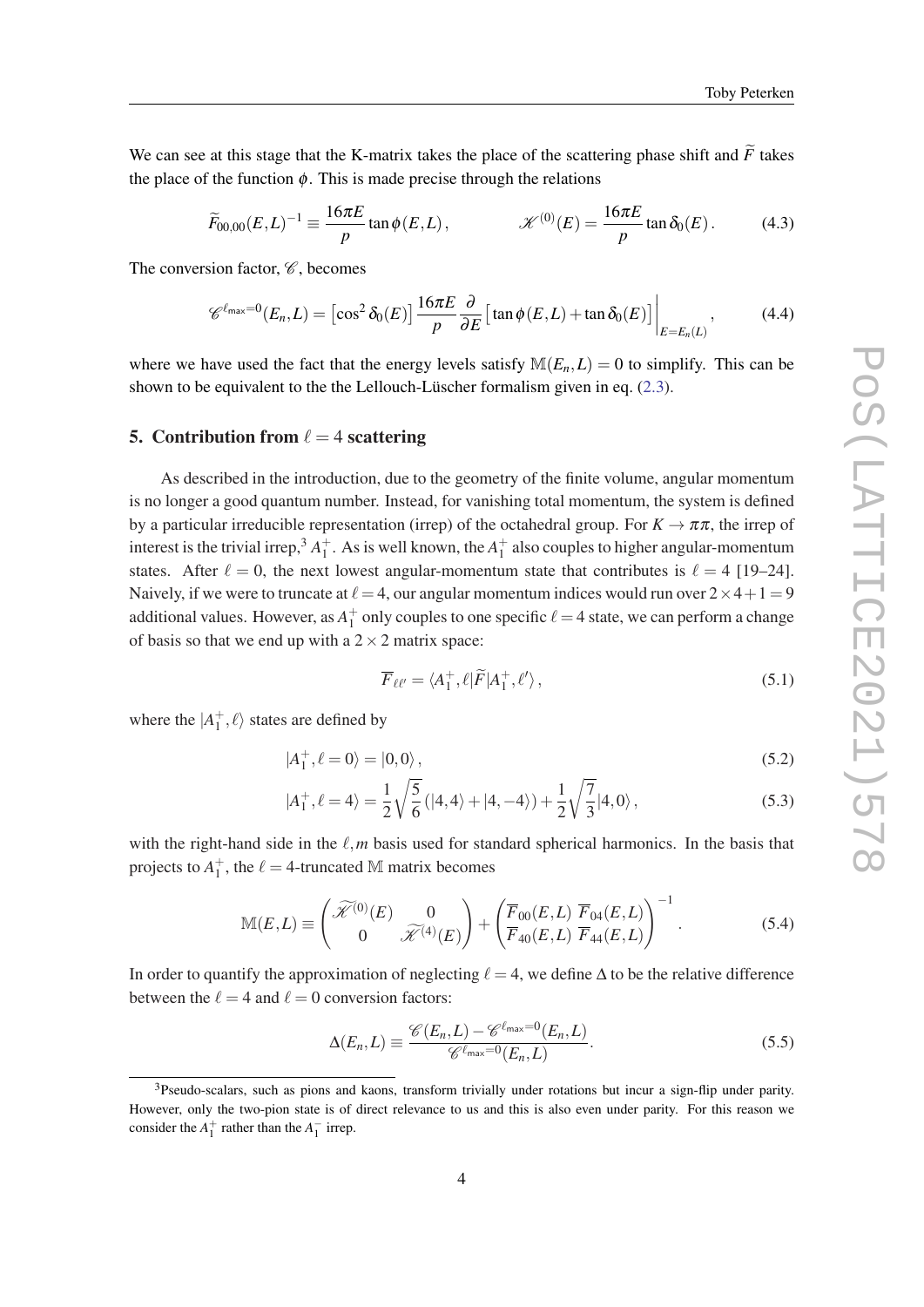<span id="page-5-0"></span>Here  $\mathscr C$  is assumed to be defined up to  $\ell = 4$ , i.e. with the form of M given in eq. [\(5.4\)](#page-4-0).

Expanding this to leading order in  $\mathscr{K}^{(4)}$ , also counting  $\partial_E \mathscr{K}^{(0)}$  as suppressed relative to  $\partial_E \overline{F}_{00}$ , and once again using Det[M] = 0, we reach<sup>4</sup>

$$
\Delta(E_n, L) = \left[ (2m)^9 \frac{\partial}{\partial E} \frac{\mathcal{K}^{(4)}(E)}{p^8} \right]_{E=E_n} \Delta^{[\partial \mathcal{K}(4)]}(E_n, L) + \left[ (2m)^8 \frac{\mathcal{K}^{(4)}(E_n)}{p^8} \right] \Delta^{[\mathcal{K}(4)]}(E_n, L) + \mathcal{O}\left[ (\mathcal{K}^{(4)})^2, \mathcal{K}^{(4)} \partial \mathcal{K}^{(0)} \right], \quad (5.6)
$$

with

$$
\Delta^{[\mathcal{K}(4)]}(E,L) \equiv \frac{1}{(2m)^8} \frac{1}{\partial_E \overline{F}_{00}(E,L)^{-1}} \frac{\overline{F}_{04}(E,L)^2}{\overline{F}_{00}(E,L)^2} \left[ 2 \frac{\partial_E \overline{F}_{04}(E,L)}{\overline{F}_{04}(E,L)} - 2 \frac{\partial_E \overline{F}_{00}(E,L)}{\overline{F}_{00}(E,L)} \right] \tag{5.7}
$$

$$
+\frac{m^2}{Ep^2} - \frac{2}{Ep^2} \frac{1}{\overline{F}_{00}(E,L)} \frac{m^2 \overline{F}_{00}(E,L) - Ep^2 \partial_E \overline{F}_{00}(E,L)}{1 + \left[16\pi E \overline{F}_{00}(E,L)/p\right]^2},
$$
(5.8)

$$
\Delta^{[\partial \mathcal{K}(4)]}(E,L) \equiv \frac{1}{(2m)^9} \frac{1}{\partial_E \overline{F}_{00}(E,L)^{-1}} \frac{\overline{F}_{04}(E,L)^2}{\overline{F}_{00}(E,L)^2}.
$$
\n(5.9)

Technically,  $\Delta(E_n, L)$  should be evaluated at an energy  $E_n$  that is a solution of the  $\ell = 4$  quantisation condition. However, this introduces corrections to the expansion of eq. (5.6) that are higher order in  $\mathscr{K}^{(4)}$ . Thus, when evaluating the expansion coefficient functions,  $\Delta^{[\mathscr{K}(4)]}$  and  $\Delta^{[\partial \mathscr{K}(4)]}$ , it is sufficient to use the  $\ell = 0$  quantisation condition.

Although the functions  $\Delta^{[\mathcal{K}(4)]}$  and  $\Delta^{[\partial \mathcal{K}(4)]}$  do not have explicit dependence the dynamics of the theory, they are only meaningful at physical values of  $E_n(L)$  and thus inherit a dependence on the interaction parameters through the interacting energy levels. In order to calculate these energy levels, we parameterise the  $\ell = 0$  K-matrix with the scattering length  $a_0$ :

$$
\mathcal{K}^{(0)}(E) = -16\pi E a_0.
$$
\n
$$
(5.10)
$$

The results for the energy levels and  $\Delta^{[\mathcal{K}(4)]}$  and  $\Delta^{[\partial \mathcal{K}(4)]}$  evaluated at those energy levels, for various values of  $a_0m$ , are shown in in figure [1.](#page-6-0) For some choices of  $a_0m$  we find the contamination from  $\ell = 4$  will be ∼ 10% if the factorized  $\ell = 4$  dynamics is order unity. Note that this is plausible, since the barrier factors are removed in the quantities representing the  $\ell = 4$  interaction strength, so  $(2m)^8 \mathcal{K}^{(4)}$  $\frac{p^8}{p^8}$  is the quantity that would have to be order one. However, for other values of *a*<sub>0</sub>*m* we find that the effect is suppressed by many orders of magnitude. A detailed analysis for the parameters of physical pions and kaons will be presented in the full manuscript, to appear.

#### 6. The accidentally degenerate 9th energy level

The free energy levels have values

$$
(E_{\vec{n}}^{\text{free}})^2/4 = \left(\frac{2\pi}{L}\right)^2 \vec{n}^2 + m^2, \qquad (6.1)
$$

<sup>&</sup>lt;sup>4</sup>In the remainder of this work we use *m* rather than  $m_\pi$  for the pion mass.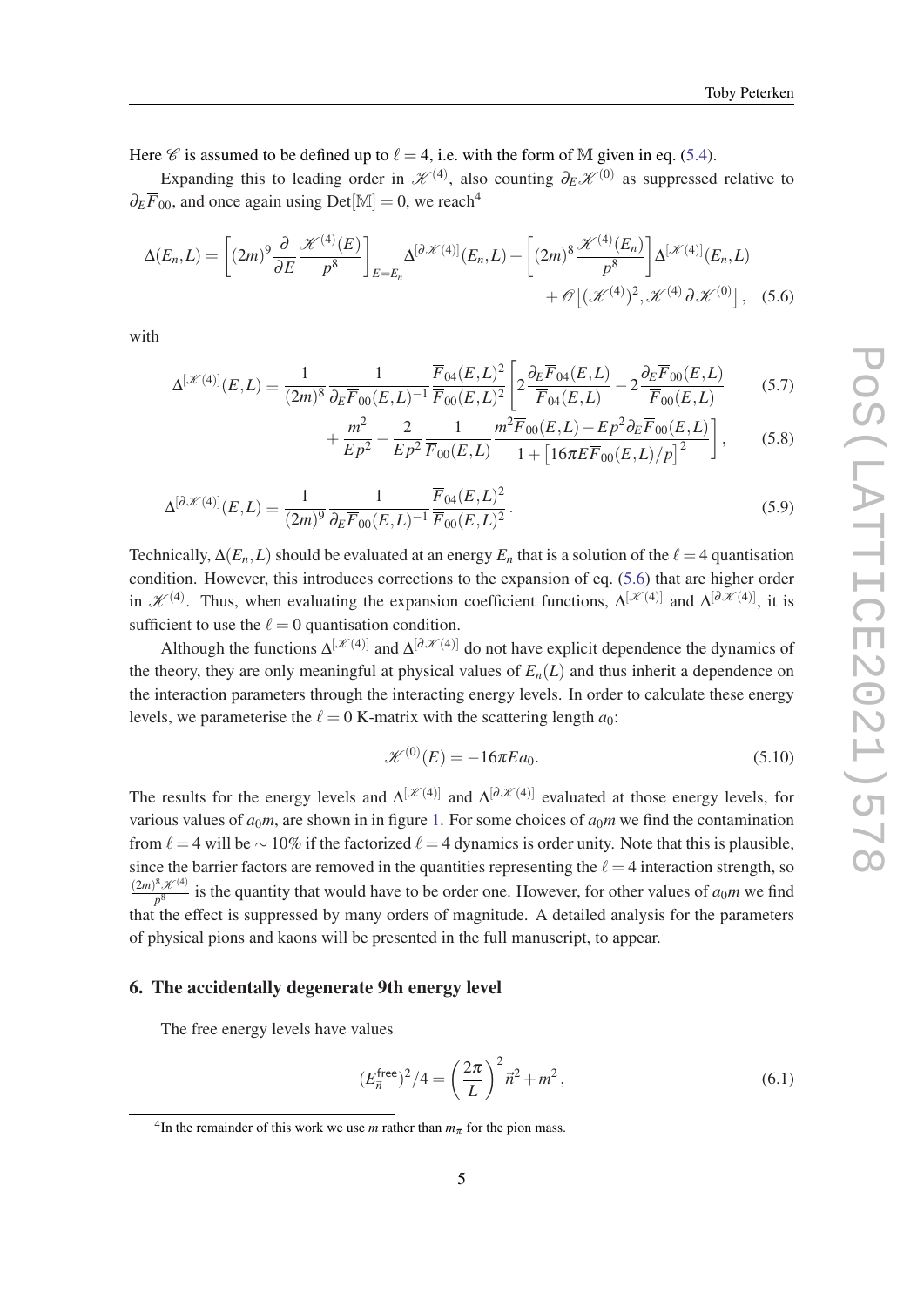

<span id="page-6-0"></span>

Figure 1:  $E_n(L)/m$ ,  $\Delta^{[\mathcal{K}(4)]}(E_n(L), L)$  and  $\Delta^{[\partial \mathcal{K}(4)]}(E_n(L), L)$  plotted verses *mL* for various choices of the *S*-wave scattering length scattering length  $ma_0$ . The dashed segments indicate that  $E_n(L) > 4m$ , implying that the formalism has neglected systematic uncertainties due to on-shell four-particle states. In the case of  $ma<sub>0</sub> = 10$ , a shallow boundstate arises, resulting in the lowest lying finite-volume energy shown in lilac.

where  $\vec{n}$  is a three-vector of integers. However, the energy level with  $\vec{n}^2 = 9$  has 2 inequivalent solutions:  $(3,0,0)$  and  $(2,2,1)$ , which cannot be transformed into each other using the octahedral group. The degeneracy is accidental as it is not enforced by the symmetries of the system.

In a weakly interacting theory, if one uses the  $\ell = 0$  quantisation condition, one finds a single interacting energy level slightly shifted from each of the free energy levels, including the 9th energy level. By contrast, truncating the quantisation condition at  $\ell = 4$ , one finds that the accidentally degenerate level splits into two distinct energies. To asses the effect this has on extractions of the decay amplitudes, in figure [2](#page-7-0) we plot the full conversion factor, as defined in eq. [\(3.5\)](#page-3-0). In particular, we do not expand in terms of  $\ell = 4$  quantities as we did in the previous section. In order to calculate the energy levels and conversion factors, we parameterise the 4th partial wave of the K-matrix as

$$
\mathcal{K}^{(4)} = -16\pi E p^8 a_4, \qquad (6.2)
$$

and, for the 0th partial wave, we continue to use the same scattering length parameterisation as before. As shown in figure [2](#page-7-0), when the  $\ell = 4$  and  $\ell = 0$  energy levels agree, so do the respective conversion factors. However, when the  $\ell = 4$  energy levels deviate from the  $\ell = 0$  energy levels, the conversion factor varies rapidly and can even diverge.

The divergence can be explained as follows: A given finite-volume state can be viewed as a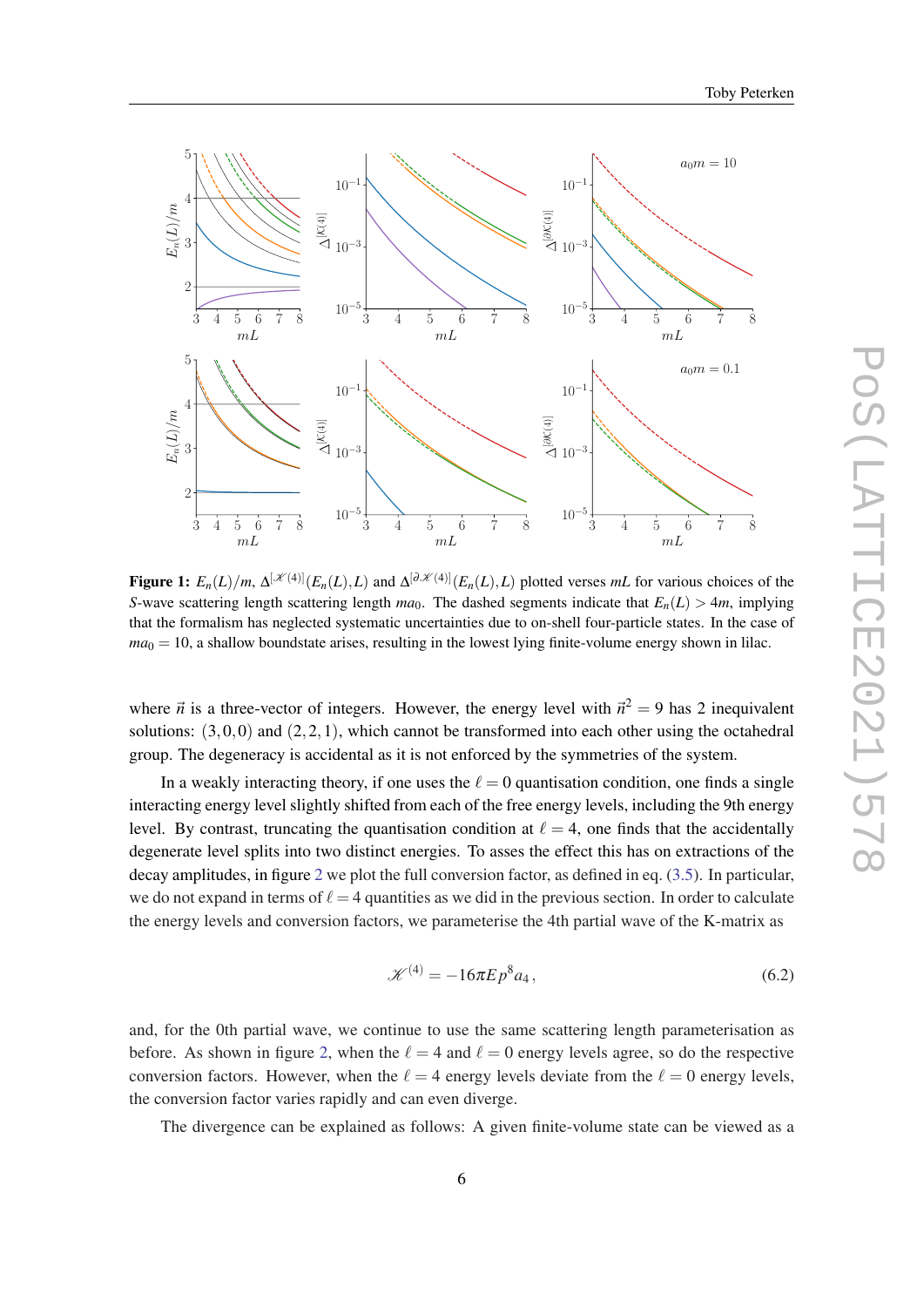<span id="page-7-0"></span>linear combination of infinite-volume states with different angular momenta  $[10, 14]$ <sup>5</sup>:

$$
\sqrt{2m_K}L^3\left\langle E_n, L, A_1^+\right| = \sum_{\ell} \mathscr{A}_{\ell}(E_n, L)\left\langle E_n, \pi\pi, \text{out}, \ell\right|,\tag{6.3}
$$

where  $\mathcal{A}_{\ell}(E_n,L)$  is proportional to the eigenvector of M with vanishing eigenvalue at the finitevolume energy solution. When this combination is applied to the state  $\mathcal{H}_W |K\rangle$ , only the  $\ell = 0$ infinite-volume state contributes and

$$
\mathscr{C}(E_n, L) = \frac{L^6}{|\mathscr{A}_0(E_n, L)|^2}.
$$
\n(6.4)

The deviation of the  $\ell = 4$  energy levels from the  $\ell = 0$  energy levels corresponds to  $\mathscr{A}_4$  dominating over  $\mathcal{A}_0$ . The divergence in C therefore occurs when the contribution from the  $\ell = 0$  infinite-volume state vanishes.



Figure 2: Finite-volume energies (left panel) and conversion factors (right panel) for states in the vicinity of the accidentally degenerate state, with scattering parameters set to  $ma_0 = 1.0$  and  $(m^9a_4) = -0.0001$ . In the case of the energies we plot  $q^2 = L^2(E^2/4 - m^2)/(2\pi)^2$  on the vertical axis as this separates the curves more clearly. The black dotted lines are the free energy levels for reference, the coloured dashed lines are the solutions to the  $\ell = 0$  condition and the solid lines are the solutions to the  $\ell = 4$  condition.

### 7. Conclusion

We have examined the standard approximation of truncating the  $1 \rightarrow 2$  Lellouch-Lüscher relation, as it arises in calculations of  $K \to \pi \pi$ , by neglecting the effects of higher partial waves in  $\pi \pi \to \pi \pi$  scattering, i.e. approximating that the QCD scattering amplitude vanishes for  $\ell > 4$ . We have found that including the next lowest angular momentum state,  $\ell = 4$  in the rest frame, introduces a correction that can be as much as 10%, depending on the details of the finite-volume system and scattering parameters, but is often much smaller. A detailed analysis for physical pion scattering parameters will be given in the full manuscript, to appear.

Secondly, we have considered the phenomenological features that occur at the 9th energy level. The original Lellouch-Lüscher formalism only applies below this energy level due to the two inequivalent non-interacting solutions with back-to-back momentum *p* satisfying  $L^2 p^2 / (2\pi)^2 = 9$ .

<sup>5</sup>This expression is only true in an inner product with an appropriate incoming state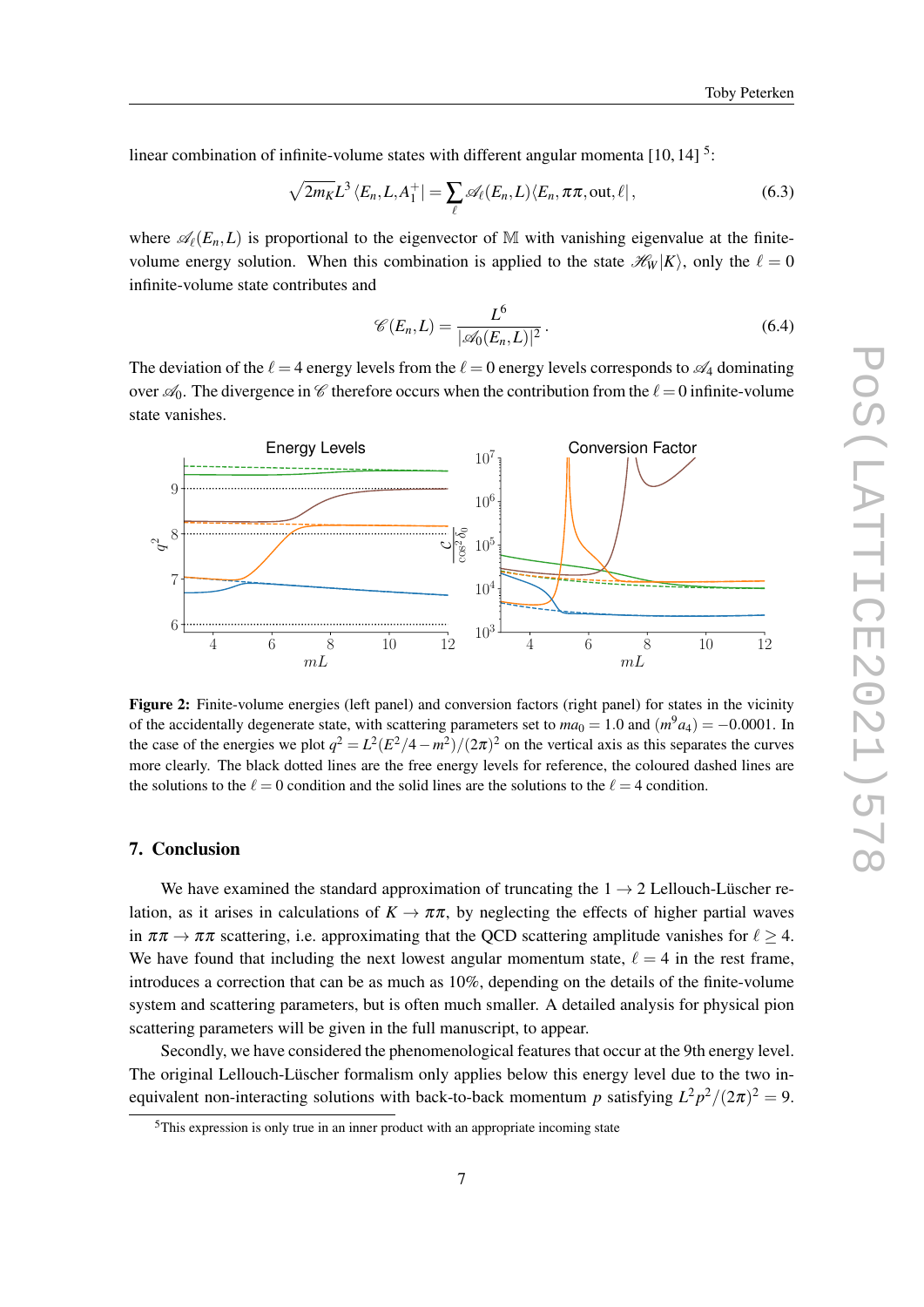<span id="page-8-0"></span>We find that including the  $\ell = 4$  contribution causes these energy levels to split. The Lellouch-Lüscher conversion factor exhibits rapid variation in this region and can even diverge for specific choices of *L*, corresponding to a case with the finite-volume state is dominated by the  $\ell = 4$  component.

#### Acknowledgments

M.T.H. would like to thank Raúl Briceño, Mattia Bruno, Fernando Romero-López and Steve Sharpe for useful discussions, and for previous and ongoing collaborations that helped to inspire this work. M.T.H. is supported by UK Research and Innovation Future Leader Fellowship MR/T019956/1. M.T.H. and T.P. are supported in part by UK STFC grant ST/P000630/1.

# A. Explicit form of  $\widetilde{F}$

The definition of  $\tilde{F}$  for vanishing total spatial momentum in the finite-volume frame is given by [7, 19, 20]

$$
\widetilde{F}_{\ell m,\ell'm'}(E,L) = \frac{1}{2} \lim_{\alpha \to 0^+} \left[ \frac{1}{L^3} \sum_{\vec{k}} -\text{p.v.} \int \frac{d^3 \vec{k}}{(2\pi)^3} \right] \frac{\mathscr{Y}_{\ell m}(\vec{k}) \mathscr{Y}_{\ell'm'}^*(\vec{k}) e^{-\alpha(\vec{k}^2 - p^2)}}{(2\omega_k)^2 (E - 2\omega_k)},\tag{A.1}
$$

where  $p^2 = E^2/4 - m^2$  and

$$
\mathscr{Y}_{\ell m}(\vec{k}) = \sqrt{4\pi} |\vec{k}|^{\ell} Y_{\ell m}(\hat{k}), \qquad (A.2)
$$

$$
\omega_k = \sqrt{\vec{k}^2 + m^2} \,. \tag{A.3}
$$

Here the sum runs over three-vectors of the form

$$
\vec{k} = \frac{2\pi}{L}\vec{n}, \qquad \vec{n} \in \mathbb{Z}^3,
$$
\n(A.4)

and the p.v. indicates that the principal-value pole prescription is used to make the integral welldefined in the vicinity of the pole. Finally, the exponential factor provides an ultraviolet regularisation of the sum and integral individually. These divergences cancel in the difference so that one can send  $\alpha \rightarrow 0^+$  as indicated.

#### References

- [1] L. Lellouch and M. Lüscher, *Weak transition matrix elements from finite volume correlation functions*, *[Commun. Math. Phys.](https://doi.org/10.1007/s002200100410)* 219 (2001) 31 [[hep-lat/0003023](https://arxiv.org/abs/hep-lat/0003023)].
- [2] RBC, UKQCD collaboration, *Standard Model Prediction for Direct CP Violation in K*  $\rightarrow \pi \pi$  *Decay*, *[Phys. Rev. Lett.](https://doi.org/10.1103/PhysRevLett.115.212001)* 115 (2015) 212001 [[1505.07863](https://arxiv.org/abs/1505.07863)].
- [3] T. Blum et al.,  $K \to \pi \pi \Delta I = 3/2$  *decay amplitude in the continuum limit, [Phys. Rev. D](https://doi.org/10.1103/PhysRevD.91.074502)* 91 (2015) [074502](https://doi.org/10.1103/PhysRevD.91.074502) [[1502.00263](https://arxiv.org/abs/1502.00263)].
- [4] RBC, UKQCD collaboration, *Direct CP violation and the* ∆*I* = 1/2 *rule in K* → ππ *decay from the standard model*, *Phys. Rev. D* 102 [\(2020\) 054509](https://doi.org/10.1103/PhysRevD.102.054509) [[2004.09440](https://arxiv.org/abs/2004.09440)].